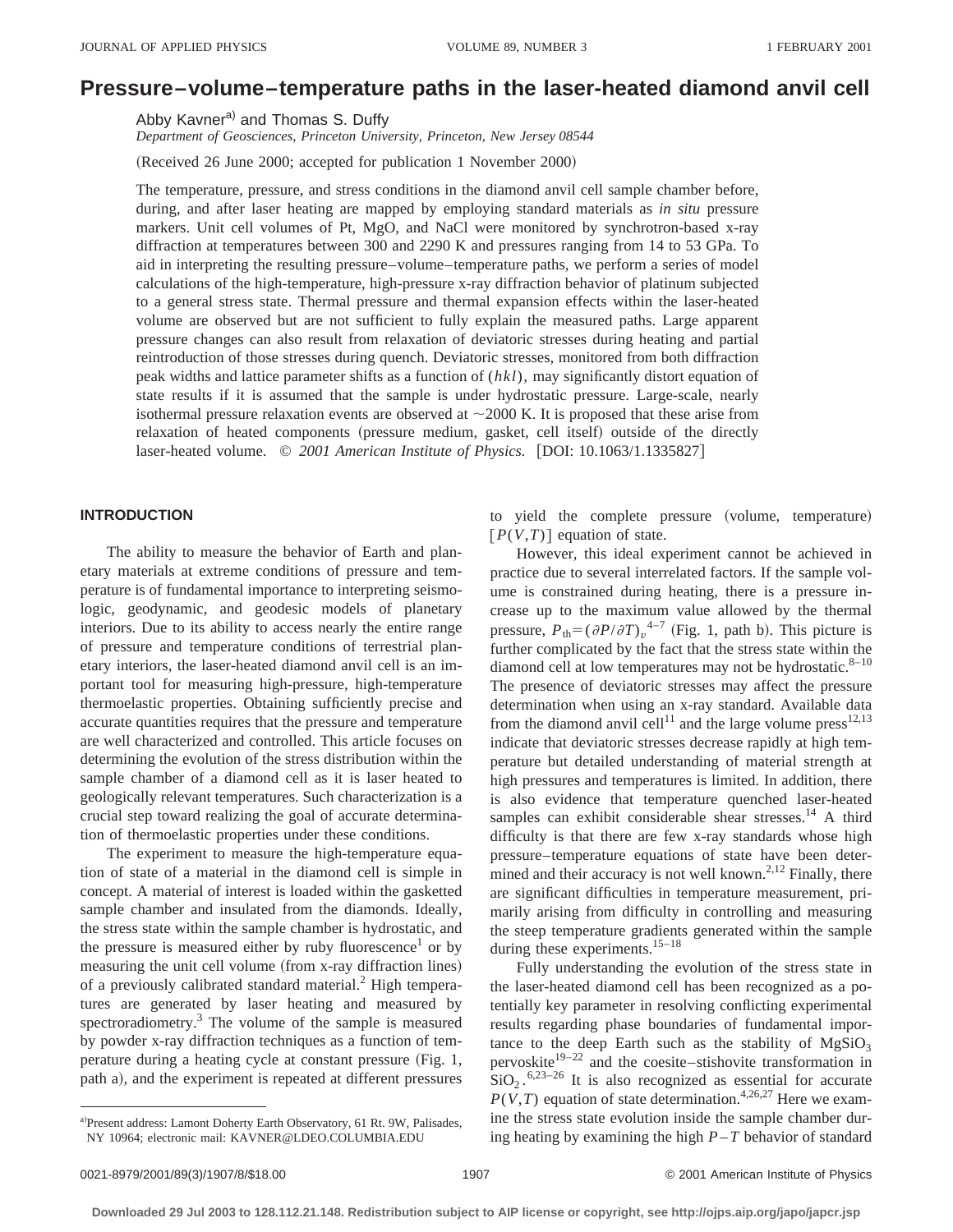

FIG. 1. Volume compression as a function of temperature for platinum. Constant pressure and constant volume heating and cooling paths are delineated with dashed lines. Contours show corresponding pressures (in GPa) obtained from equation of state parameters (Table II).

materials by synchrotron x-ray diffraction during laser heating within the diamond anvil cell. The standards—platinum, MgO, and NaCl—were chosen on one or more of the following grounds: ability to couple with the laser for heating, relative lack of reactivity, cubic structures with wide  $P - T$  stability, and relatively well-characterized high pressure– temperature equations of state.

### **EXPERIMENTAL PROCEDURE**

Samples were prepared by mixing  $\leq 1$   $\mu$ m platinum powder (99.9%, Aldrich Chem. Co.) with either MgO or NaCl powder in a ratio of 1:6 by weight, and compressing the mixture into  $\sim$ 10  $\mu$ m thick foils. The sample was then loaded into a stainless steel or rhenium gasket hole in the diamond cell sample chamber, sandwiched between two  $\sim$ 5–10  $\mu$ m layers of either MgO, NaCl, or Al<sub>2</sub>O<sub>3</sub>. These layers provide a thermal barrier between the sample and the diamond surfaces, and also serve as an independent pressure calibrant, albeit one that experiences a different range of temperatures than the sample mixture.

Energy-dispersive x-ray diffraction experiments were performed at X17B1 of the National Synchrotron Light Source at Brookhaven National Laboratory, and the GSECARS sector of the Advanced Photon Source. Collimating slits were employed to form an approximately  $10\times10$  $\mu$ m x-ray beam, and the diffracted energy was collected with a solid state detector at  $2\theta = 8^{\circ} - 10^{\circ}$ . The detector was calibrated with a series of fluorescence standards, and the angle was calibrated using a gold foil. Details of the two-circle energy dispersive diffractometer system can be found elsewhere.28

The sample was heated simultaneously on both sides using a Nd: YLF laser.<sup>29,30</sup> To measure the temperature, spectral intensity of thermal radiation was measured as a function of distance across the hotspot imaged through a vertical slit using an imaging spectrometer and charge coupled device. The temperature on each side was determined by fitting the spectral intensity data, corrected for system response determined by a standard tungsten lamp  $(Optomics Co.)$  traceable

TABLE I. Laser heating experimental conditions.

| Name | Sample      | Insulating medium | Pressure range<br>(GPa) |
|------|-------------|-------------------|-------------------------|
| N62A | $Pt+MgO$    | NaCl              | $24 - 40$               |
| N62B | $Pt+MgO$    | NaCl              | $15 - 48$               |
| N63A | $Pt+MgO$    | $Al_2O_3$         | $35 - 63$               |
| N63B | $Pt+MgO$    | $Al_2O_3$         | $25 - 50$               |
| A8A  | $Pt + NaCl$ | MgO               | $23 - 32$               |
| A8B  | $Pt + NaCl$ | MgO               | $14 - 24$               |
| ABC  | $Pt + NaCl$ | MgO               | $16 - 22$               |
| A8D  | $Pt + NaCl$ | MgO               | $20 - 22$               |

to the National Institute of Standards and Technology, to a graybody spectrum at each point across the hotspot image.<sup>3</sup> Temperatures reported for each diffraction pattern are from the peak intensities at the center of the hotspot.

During a thermal cycle, the laser power was typically slowly  $(\sim 1 \text{ min})$  increased, held constant for several minutes, and slowly lowered  $(\sim 1 \text{ min})$ . X-ray diffraction patterns were collected throughout the heating cycle, with patterns obtained before, during (at  $\sim$ 1–2 min intervals), and after heating. Corresponding temperature measurements from each side of the sample and x-ray diffraction patterns were obtained at  $\sim$ 1 min intervals throughout the course of each temperature cycle, for a total of about 20 diffraction patterns and temperature profiles over 20–30 min. In some cases, a temperature cycle was repeated on the same sample at the same pressure at the same spot or a previously unheated spot; in other cases, the pressure was increased and a new heating cycle began. A summary of the heating cycle experiments is shown in Table I.

## **EXPERIMENTAL RESULTS**

Representative x-ray diffraction patterns from two heating cycles are shown in Fig. 2. The *P*(*V*,*T*) paths traced out by platinum in the laser heated diamond cell for these experiments  $(Fig. 3)$  show significant deviations from the ideal behavior (Fig. 1). To determine the pressure contours in Figs. 1, 3, and 4, the equation of state is written as a sum of the room-temperature equation of state and a thermal pressure term  $P_{\text{th}}^{\overline{3}1}$ 

$$
P(V,T) = P(V,300) + P_{\text{th}},\tag{1}
$$

where *T* is the sample temperature. The third order Birch– Murnaghan equation is used to determine  $P(V,300 \text{ K})$ . We adopt a simple form for  $P_{th}$ , which assumes that  $\alpha K_T$  is independent of volume and temperature<sup>31</sup>

$$
P_{\text{th}} = \alpha_0 K_{T0} (T - 300), \tag{2}
$$

where  $\alpha$  is the volume thermal expansivity,  $K_T$  is the isothermal bulk modulus, and the subscript 0 refers to ambient pressure conditions. High-temperature elastic moduli and thermal expansion data indicate that the product  $\alpha_0 K_{0T}$  is largely independent of temperature up to  $\sim$ 1800 K for platinum.<sup>32,33</sup> Equation of state parameters for platinum and MgO are shown in Table II.

The results in Fig. 3 show that complexity in the observed paths was the rule, rather than the exception, with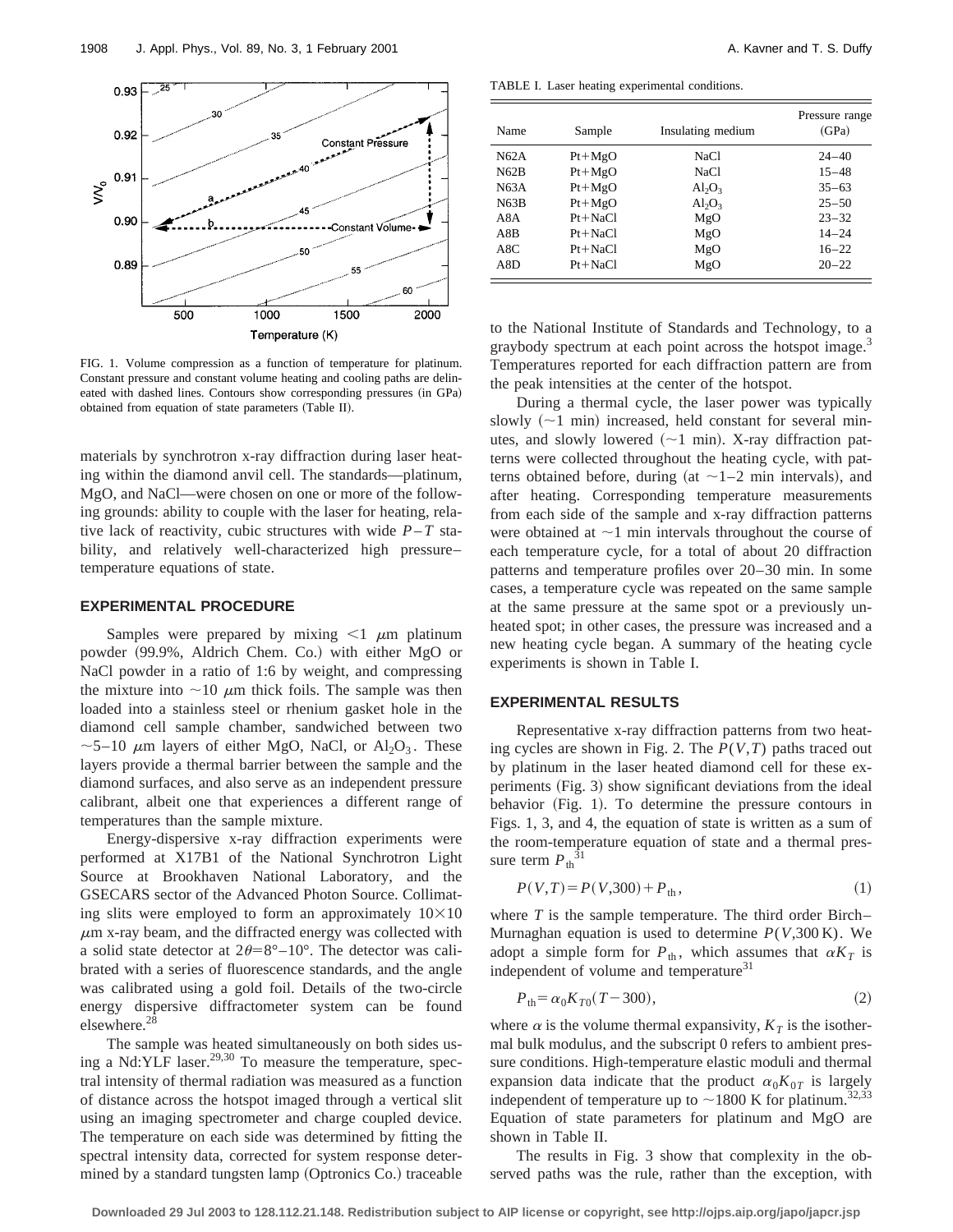

FIG. 2. Representative energy-dispersive x-ray diffraction patterns recorded using  $2\theta=9.001(5)$ . The temperatures next to each pattern are the hotspot center temperatures recorded on the upstream side (toward the x-ray source) of the sample. The time order of the spectra is bottom to top, denoted by the arrow. Pt, MgO, and NaCl B1 and B2 diffraction peaks are labeled.  $(a)$  $N62A$  and  $(b)$   $N63A$ .

only A8C  $|Fig. 3(d)|$  and A8D (not shown) demonstrating reversible (but not constant pressure) paths. The path results display a wide variety of behavior that may be dependent on differences in sample preparation and loading, gasket material, pressure medium, and perhaps the design of the diamond cell itself. However, there are some fundamental observations applicable to all of the measurements.

The first general observation is that the environment inside the sample chamber does not remain at constant pressure during heating, consistent with previous *in situ* experiments and theoretical calculations. $4-7$  For example, the pressure determined from platinum in path N62A  $[Fig. 3(a)]$ starts at  $\sim$ 24 GPa before heating, increases to 40 GPa at a temperature of 2100 K, and then drops from 40 to 25 GPa as the temperature is maintained. Path N63A  $[Fig. 3(b)]$  demonstrates similar behavior, with preheating volumes indicating pressures of  $\sim$  50 GPa, increasing to 63 GPa during heating to 1800 K. There is also a large pressure drop to less than 45 GPa, as the temperature is held at  $\sim$  2000 K. Except for samples that had already experienced several temperature cycles at the same compression, every measured path showed this pressure relaxation at high temperatures. In



 $(c)$ 

FIG. 3. Volume vs temperature paths for platinum obtained from diffraction data. Relative compression is determined independently from the  $111 (+)$ and 200  $(\blacksquare)$  lattice reflections and plotted as a function of peak hotspot temperature. Arrows show the progression of the heating cycle. Where necessary, preheat and quench values are denoted by *i* and *f*, respectively. The contours show pressures (in GPa) determined from the platinum equation of state  $(Table II)$ .  $(a)$  N62A,  $(b)$  N63A, and  $(c)$  A8A and A8C.

many cases the apparent initial pressure increase and/or the observed pressure drop at high temperatures is greater than the thermodynamically allowed limit given by the thermal pressure  $[Eq. (1); Fig. 1]$ . In the case where both Pt and MgO

**Downloaded 29 Jul 2003 to 128.112.21.148. Redistribution subject to AIP license or copyright, see http://ojps.aip.org/japo/japcr.jsp**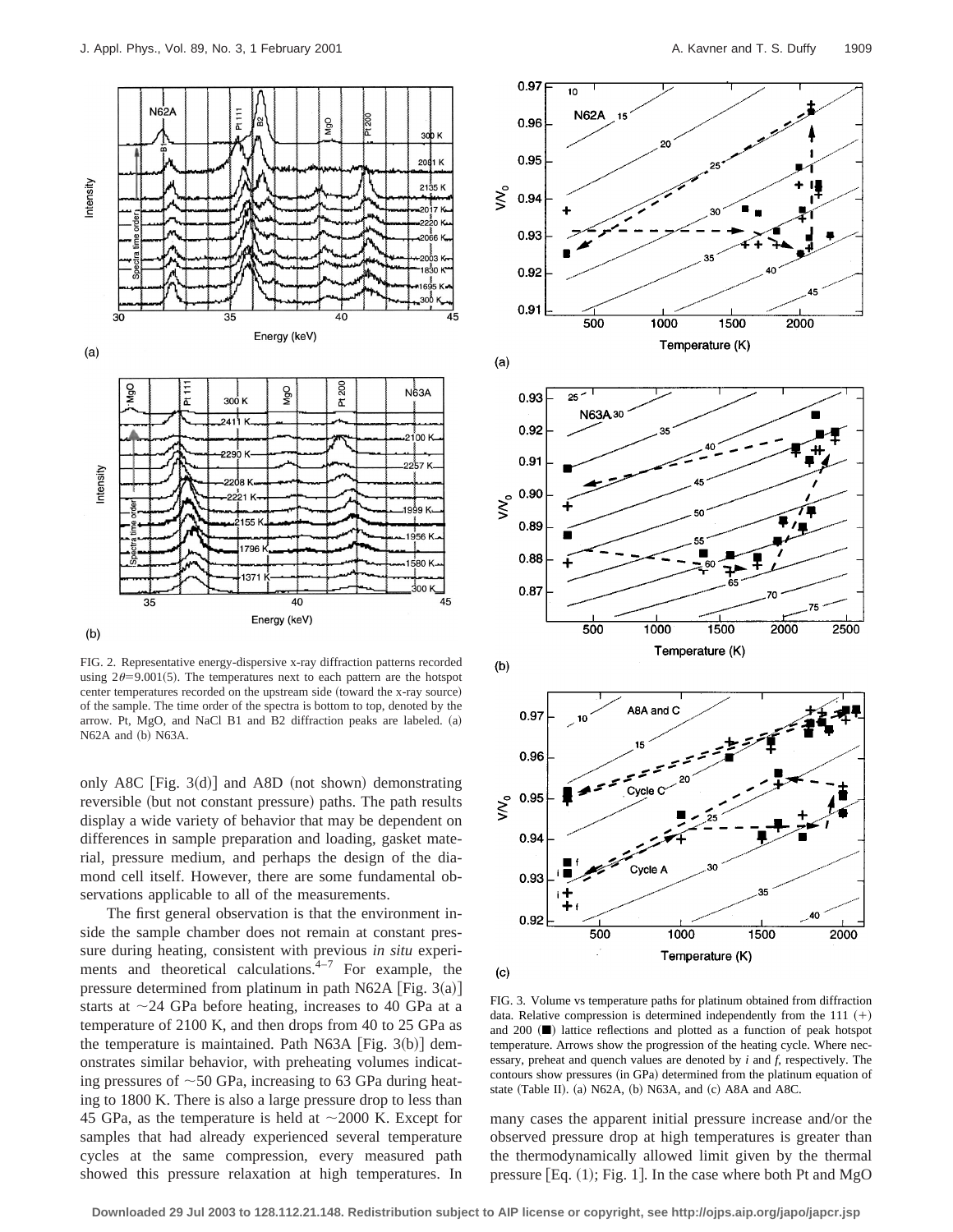

FIG. 4. Volume vs temperature path for MgO determined from its  $(200)$ reflection during cycle N62A [cf. Fig.  $3(a)$ ]. The contours show pressures (in GPa) determined from the MgO equation of state (Table II).

are mixed together within the sample chamber, both markers indicate a qualitatively similar path [Figs.  $3(a)$  and 4].

Another fundamental observation is that the volumes measured before and after heating are not reliable indicators of the pressure at high temperature. For example, despite the large pressure changes experienced by the cycle depicted in Fig.  $3(a)$ , the pressure determined by the measured *d* spacing of Pt before and after heating are within 2–3 GPa of 25 GPa. Figure  $3(b)$  also demonstrates that the volume measurements before and after heating do not reflect the pressure changes at high temperatures because of significant differences in the heating and cooling paths. In this case, the pressure change recorded by comparing volumes before and after heating,  $\sim$ 10 GPa, is 50% lower than the 20 GPa drop observed while the sample is held at  $\sim$ 2000 K.

A close look at the diffraction data for these temperature cycles reveals that the  $(200)$  reflection of Pt yields systematically higher lattice parameters than the  $(111)$  line, especially at room temperature, and during the first few diffraction patterns of a heating cycle [e.g., Figs.  $3(a) - 3(c)$ ]. This

TABLE II. Equation of state parameters for Pt and MgO.  $V_0$  is the ambientpressure unit cell volume;  $K_{0T}$  is the isothermal bulk modulus and  $K'_{0T}$  its pressure derivative.  $\alpha_0$  is the room-temperature volume thermal expansion coefficient. The  $S_{ij}$ 's are the elastic compliances at ambient conditions, and  $S'_{ii}$  is the corresponding pressure derivative.

|                                                                                                                                                                                         | Pt                                                                                                                                                       | MgO                                                                     |
|-----------------------------------------------------------------------------------------------------------------------------------------------------------------------------------------|----------------------------------------------------------------------------------------------------------------------------------------------------------|-------------------------------------------------------------------------|
| $V_0(\AA^3)$<br>$K_{0T}$ (GPa)<br>$K'_{0T}$<br>$\alpha_0(K^{-1})$<br>$S_{11} - S_{12}$ (GPa <sup>-1</sup> )<br>$(S_{11}-S_{12})'$ (GPa <sup>-2</sup> )<br>$S_{44}$ (GPa <sup>-1</sup> ) | $60.3793$ <sup>a</sup><br>278 <sup>a</sup><br>$5.6^{\circ}$<br>$26.8 \times 10^{-6}$<br>$0.01042^b$<br>$-0.00008$ <sup>d</sup><br>$0.01366$ <sup>b</sup> | 74.6716<br>$160.3^{\circ}$<br>4.1 <sup>c</sup><br>$31.6\times10^{-6,e}$ |
| $S'_{44}$ (GPa <sup>-2</sup> )                                                                                                                                                          | $-0.00020^{\rm b}$                                                                                                                                       |                                                                         |

a Reference 44.

<sup>b</sup>References 35 and 36.

c Reference 45.

<sup>d</sup>Estimated based on elasticity systematics of fcc metals (Ref. 37). e Reference 46.

difference can be interpreted using lattice strain theory<sup>9</sup> as the result of platinum's elastic anisotropy and the existence of deviatoric stress. This significantly affects the interpretation of the apparent paths, and will be developed further in the next section.

The final general observation from our data indicates that thermal cycling of the same spot may decrease the hysteresis effect at high temperatures [Fig. 3 $(c)$ ]. In fact, the only measured paths that showed quasireversible paths were for samples that had been through several previous heating cycles at the same spot on the sample. These cycles follow a quasireversible path that can be interpreted within the constant pressure-constant volume continuum. A comparison of the platinum measurements in cycle A8C with the contours established by its equation of state, shows that if thermal pressure was not taken into account, the platinum data would yield a thermal expansion lower than expected. This is consistent with previous results for MgO in the laser-heated diamond anvil cell.<sup>5</sup>

The accuracy of the temperature measurement plays a large role in our ability to deconvolve thermal expansion and thermal pressure effects.<sup>17</sup> Because we measure large temperature gradients ( $\sim$ 30–60 K/ $\mu$ m) across the area of the x-ray beam in these experiments, the temperature at the hotspot center is an upper bound on the actual average temperature of the x-rayed volume, which can be 200–500 K lower. Misalignments between the x-ray and laser beam profiles will further contribute to a similar error in temperature measurement.<sup>17</sup> The magnitude of these errors is dependent on the steepness of the temperature gradient and the amount of misalignment, both of which may vary considerably from experiment to experiment. Because these errors yield a systematic overestimation of the temperature, the result is to move all of the high-temperature data points in Figs. 3 and 4 to the left. If the true temperatures are systematically lower, then the true thermal expansion should tend to be higher and the true thermal pressure terms should tend to be lower, resulting in a strong effect on thermal expansion and thermal pressure calculations.17 However, our qualitative interpretation of the measured paths remains undisturbed by a systematic error in temperature. Indeed, the observations of large pressure drops at high temperatures requires that those temperatures be underestimated by thousands of degrees in order to be able to account for that behavior using thermal pressure/thermal expansion arguments.

Additional systematic errors in the temperature measurement include the effects of a temperature or wavelengthdependent emissivity and errors contributed by the system response calibration and optical aberrations. Of these, the wavelength-dependent emissivity is the largest contributor to the temperature error, estimated to be  $\sim$ 200 K for Pt.<sup>34</sup> In addition to errors in accuracy, the precision of each temperature measurement is affected by fluctuations of the hotspot center about the x-ray beam, temporal fluctuations in temperature due to changes in laser power and hotspot–laser coupling, and noise in the spectroradiometry data and in the calibration curves. These errors are estimated to be  $\sim$  50–100  $K$ <sup>17,18</sup> not enough to have a significant effect on the results.

**Downloaded 29 Jul 2003 to 128.112.21.148. Redistribution subject to AIP license or copyright, see http://ojps.aip.org/japo/japcr.jsp**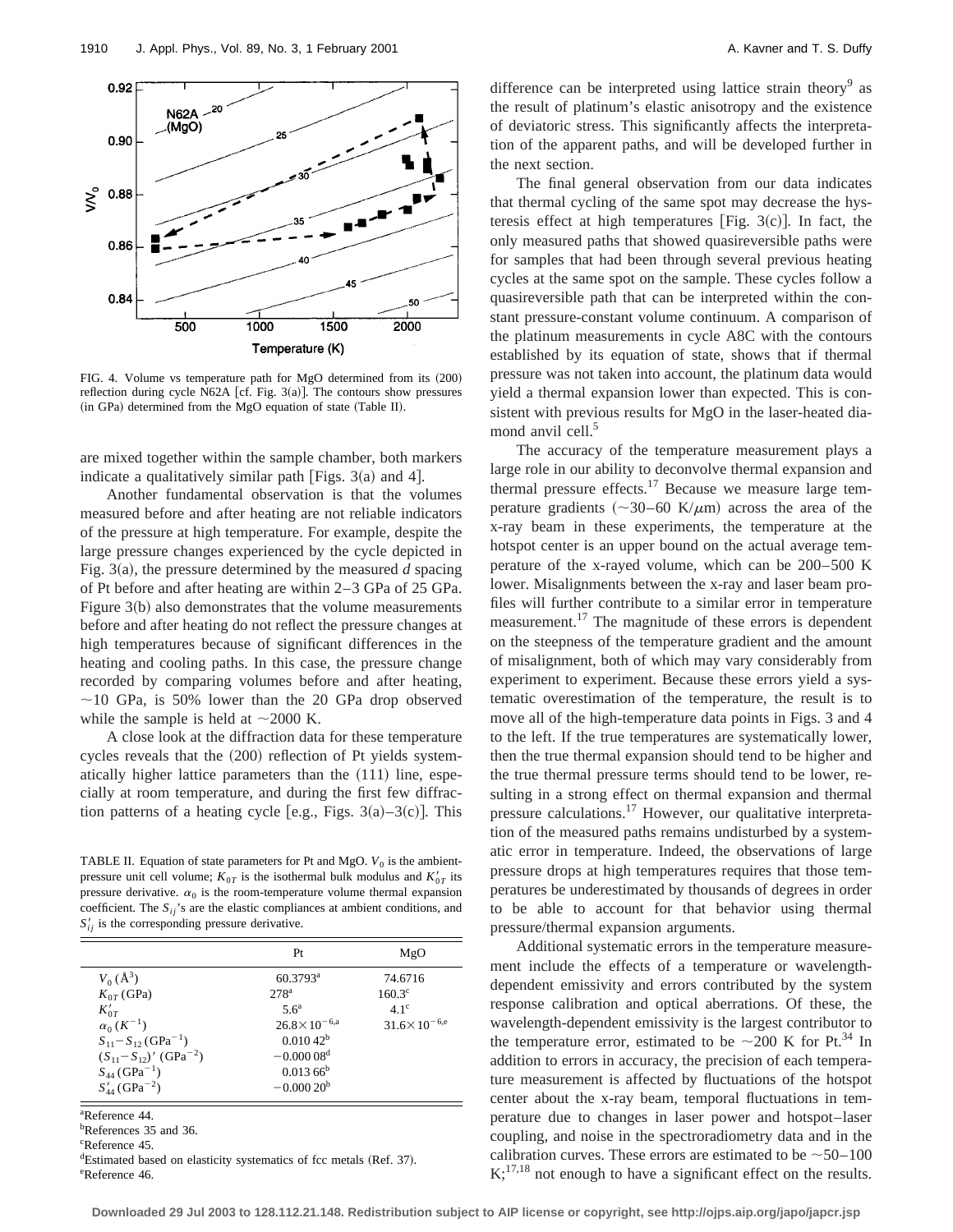### **MODEL DESCRIPTION**

To aid in analyzing the experimental results, we developed a model to calculate the positions of platinum diffraction peaks as a function of temperature and stress state within the diamond cell. By generalizing the  $P(V,T)$  equation of state [Eq. (1)] to a  $\sigma(\epsilon, T)$  (stress–strain) equation of state, we can include the effects of deviatoric stress

$$
\sigma(\epsilon_{\text{meas}}T) = \sigma_{\text{hydro}}(\epsilon_{\text{hydro}}\,300) + \sigma_{\text{hydro},th}(\epsilon_{\text{hydro},th},T) + \sigma_{\text{dev}}(\epsilon_{\text{dev}}(hkl),300),
$$
 (3)

where  $\sigma$  and  $\epsilon$  are the stress and strain tensors, and the subscript meas refers to the strains measured by x-ray diffraction line positions. The subscripts hydro and dev refer to the hydrostatic and deviatoric components, and the subscript th refers to the temperature-dependent stress and strain terms. We assume that there are no deviatoric stresses at high temperatures, as discussed below. The hydrostatic component of the stress tensor [the first two terms on the right-hand side of Eq.  $(3)$ ] is given by Eqs.  $(1)$  and  $(2)$ . The equation describing  $\epsilon_{\rm dev}(hkl)$  for a cubic material in the diamond anvil cell x-ray geometry is<sup>9</sup>

$$
\epsilon_{\text{dev}}(hkl) = (t/3)(S_{11} - S_{12} - 3S\Gamma(hkl))(1 - 3\cos^2\psi),\tag{4}
$$

where *t* is the differential stress being supported by the sample, and equal to  $\sigma_1 - \sigma_3$ , where  $\sigma_1$  is the axial stress and  $\sigma_3$  is the radial stress; *Sij* are the single-crystal elastic compliances; *S* is defined as  $S_{11} - S_{12} - 0.5S_{44}$ ;  $\psi$  is the angle between the principal stress direction and the diffracting plane normal, and  $\Gamma(hkl)$  is a geometric factor given by  $(h^2k^2 + k^2l^2 + h^2l^2)/(h^2 + k^2 + l^2)^2$ . Equation (4) describes how each diffraction line of a cubic material is shifted from its hydrostatic value in response to an additional deviatoric stress and encompasses two effects:  $(1)$  all lines shift to lower energies (higher  $d$  spacing), by an amount proportional to  $S_{11}-S_{12}$ ; and (2) each (*hkl*) may experience a slightly different additional shift, depending on the magnitude of *S*. If  $S>0$ , the (200) line will yield a higher *d* spacing than the  $(111)$  line; if  $S<0$ , the converse is true. The elastic moduli of platinum and their pressure dependencies are taken from existing data and systematics of face centered cubic (fcc) metals.<sup>35–37</sup>

The presence of deviatoric stress, if unrecognized, can introduce a significant error in the pressure determination (Fig. 5). For example, for platinum under hydrostatic conditions at 30 GPa, a differential stress of 2  $GPa^{14,26,32,38}$  will increase the average volume recorded by the  $(111)$   $(200)$  and  $(220)$  lines by 0.7%. If it is assumed that this corresponds to the volume strain under hydrostatic pressure, the calculated pressure would be  $26.7$  GPa, an underestimate of  $11\%$  (Fig. 5). In addition, platinum's elastic anisotropy also will cause each diffraction line to yield a slightly different lattice parameter value. The small standard error due to this effect is  $\Delta V/V = 0.2\%$ , close to the detection limit for energydispersive x-ray diffraction measurements.



FIG. 5. The apparent pressure determined by assuming the measured *d* spacing for the  $(111)$ ,  $(200)$ , and  $(220)$  diffraction lines of platinum correspond to the volume strain under hydrostatic pressure, as a function of differential stress,  $(\sigma_1 - \sigma_3)$ . The hydrostatic pressure is 30 GPa.

## **INTERPRETATION OF**  $P(V,T)$  **PATHS DURING LASER HEATING**

This model allows us to calculate  $P(V,T)$  paths for platinum as a function of hydrostatic pressure, deviatoric stress, and temperature. For example, Fig. 6 shows a constant pressure path  $(30 \text{ GPa})$  with an initial differential stress  $(3)$ GPa) that decreases during heating to show qualitatively the effect of annealing a shear stress. This path yields an apparent large increase in pressure resulting from the annealing of differential stress at high temperature, similar to what is observed during initial heating in many of our measured paths [Figs. 3(a) and 3(b)]. Otherwise, the simulation bears little resemblance to our measured paths.

The  $(111)$  and  $(200)$  reflections for Pt provide a unique determination of both the hydrostatic and shear components of the stress tensor if the elastic moduli are known as a



FIG. 6. Volumes calculated for platinum in a laser-heated diamond cell under constant pressure  $(30 \text{ GPa})$  conditions, with a relaxation of an initial 3 GPa differential stress during heating. Compressions calculated for the  $(111)$  $(+)$  and  $(200)$  ( $\blacksquare$ ) reflections are plotted as a function of temperature. Arrows show the time evolution of the heating cycle. Contours are the same as for Figs. 1 and 3.

**Downloaded 29 Jul 2003 to 128.112.21.148. Redistribution subject to AIP license or copyright, see http://ojps.aip.org/japo/japcr.jsp**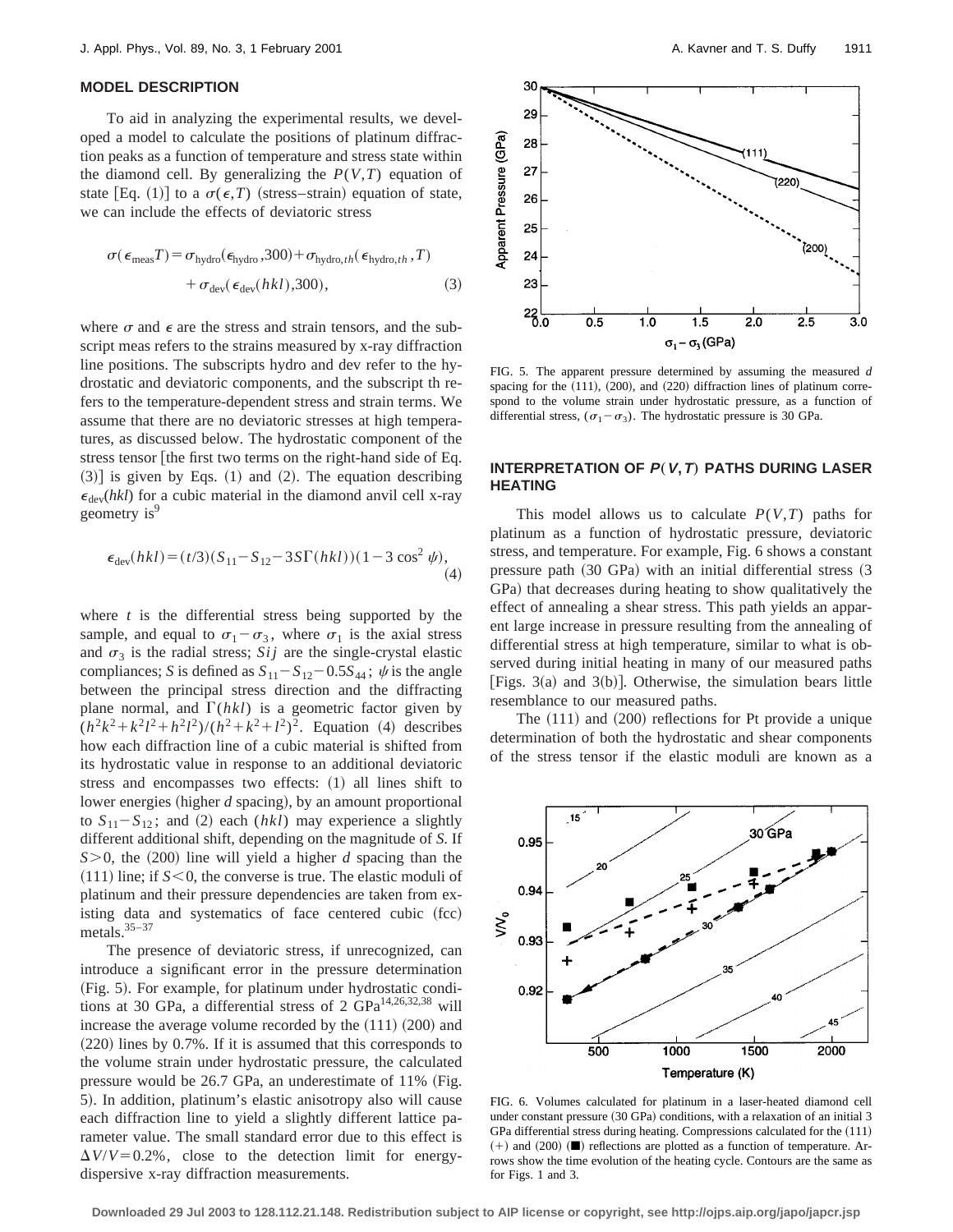

FIG. 7. The hydrostatic and deviatoric components of the stress tensor deconvolved for  $(a)$  N63A and  $(b)$  A8A  $(cf. Fig. 3)$ . Arrows show the time sequence of the heating cycle.

function of pressure and temperature. We can thus use our model in an inverse fashion to deconstruct the hydrostatic and shear components of the stress tensor from our measurements throughout the heating cycle. For each diffraction pattern,  $\epsilon_{111}$  and  $\epsilon_{200}$  are calculated from the positions of platinum lattice reflections. The deviatoric stress is calculated from the difference  $\epsilon_{111} - \epsilon_{200}$  through Eq. (4). The hydrostatic stress is then calculated using Eq.  $(3)$ . Results of these calculations for paths N63A and A8A (Figs. 3(b) and 3 $(c)$ ) are shown in Figs. 7(a) and 7(b). Figure 7 shows that when deviatoric stresses are accounted for, the magnitude of the initial pressure increase during heating is much reduced or even reversed in sign.

In general, metals at high temperature are not expected to support significant amounts of shear stress. Our observations support this, showing that deviatoric stresses relax during heating, and are small at high temperatures (Fig. 7). This is consistent with independent measurements of the relaxation of shear stresses during heating in the diamond cell, $^{11}$ as well as results from multianvil press experiments.<sup>39</sup>



FIG. 8. Platinum diffraction line width for N63A. The FWHM of platinum diffraction lines  $(111) (+)$  and  $(200)$  ( $\blacksquare$ ) plotted in order of measurement.

Interestingly, our observations suggest that deviatoric stresses can be reintroduced into the sample upon thermal quench. For example, Figs.  $7(a)$  and  $7(b)$  show an initial shear stress of approximately 5 GPa that reduces to near 0 during heating. Upon quench, varying amounts of shear stress may be reintroduced. This is consistent with observations during laser heating in a diamond cell of a  $Pt-CaSiO<sub>3</sub>$ mixture,<sup>14</sup> but inconsistent with observations of heating in a large-volume press. $^{13}$  We speculate that this deviatoric stress arises from mechanical stresses introduced to gasket, sample, and/or cell during the rapid thermal quench when the laser is shut off. However, our results also show evidence [Figs.  $3(c)$ ] and  $3(d)$  that the shear stresses, including those reintroduced during quench, are reduced after the sample undergoes several thermal cycles.

The discussion on shear stress has so far been limited to the macroscopic scale. However, because our samples start as loose powders and are compressed to high pressures at low temperatures, they are subjected to significant amounts of shear stress localized at the particle boundaries. Microscopic shear stresses increase the diffraction line width because each diffracting crystallite is subjected to a different localized stress condition. The full width at half maximum (FWHM) of the diffraction lines, and their change during heating, can therefore be an indicator of the extent of localized shear strains within the individual grains of the sample. Figure 8 shows that our results are consistent with previous results on the annealing of microscopic shear stresses<sup>39</sup> with temperature at high pressure. The fact that Fig. 7 shows shear stresses present after quenching despite no evidence of line broadening underscores the distinction between the macroscopic deviatoric stress experienced by the sample as a whole, and local deviatoric stresses present on a microscopic scale.

The above analysis rests on the assumption that all of the diffraction peaks in a single record reflect the *d* spacing of platinum at a single pressure and temperature (or a time- and x-ray volume-average of pressure and temperature). This may not be the case if we consider the possibility of recrystallization, growth, and texturing in a background of tem-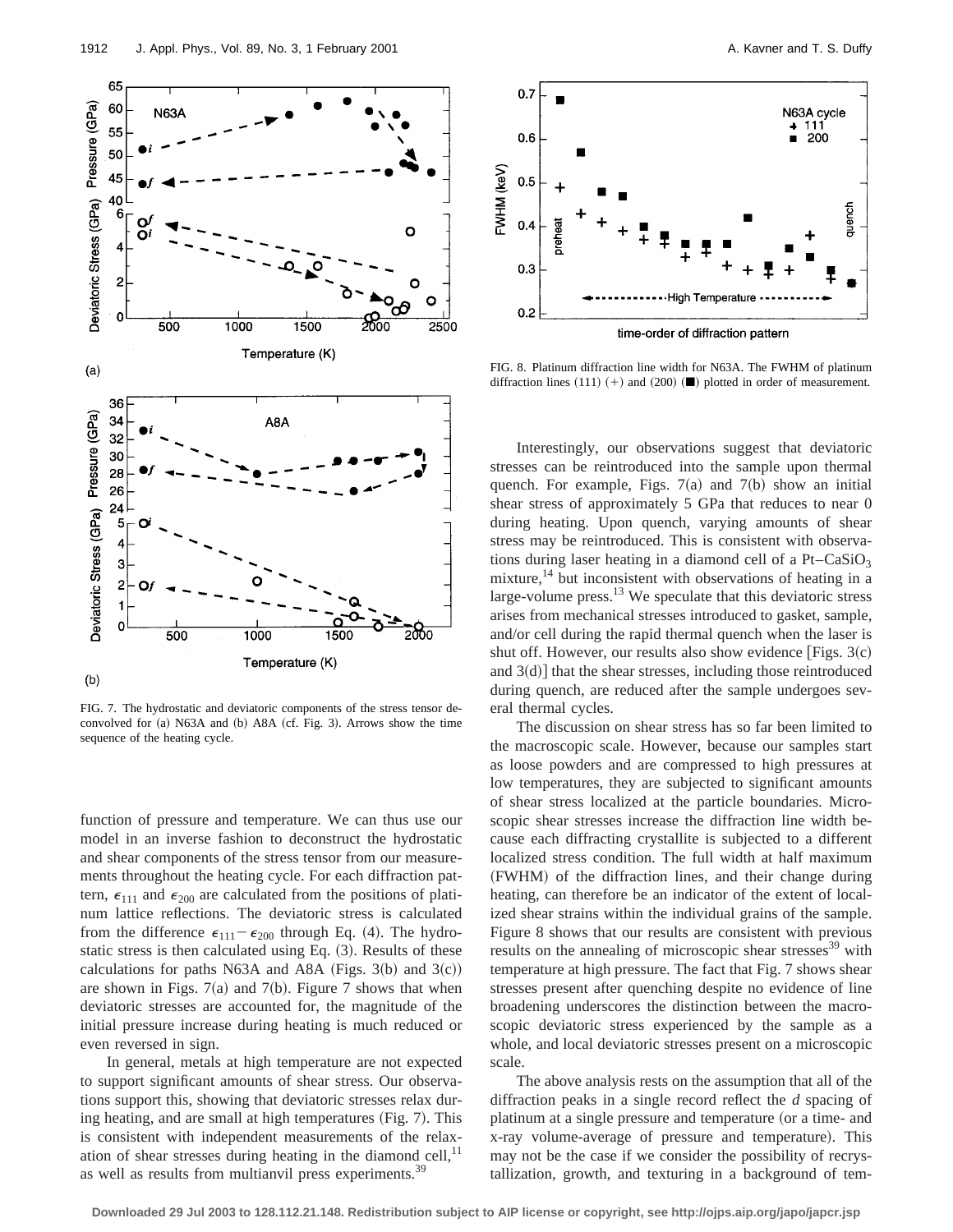

FIG. 9. A schematic illustration depicting the possible paths followed by a platinum pressure marker in the laser-heated diamond cell. The constantvolume contours depict the equation of state of  $Pt<sup>44</sup>$ . The dashed lines show the actual  $P$ , $T$  path traveled by the platinum marker, and the solid lines show the path that would be measured in the presence of a deviatoric shear stress  $t_i$  which relaxes during heating. The shaded area depicts the boundary between constant volume and constant pressure conditions during heating, and the maximum allowable thermal pressure is shown.

perature and pressure fluctuations. For example, if the intensity of the  $(111)$  peak of platinum represents a true powder diffraction average over time (say  $V/V_0 = 0.96$ , corresponding to 1500 K and 30 GPa), but most of the intensity of the  $(200)$  diffraction peak is contributed by a single crystallite that fleetingly satisfied Bragg's law at the same pressure but at 2000 K, the  $(200)$  line will yield a  $V/V_0$  of 0.97. This difference, if interpreted based on our model, would imply a deviatoric stress of 3 GPa. Texturing, however, is not our preferred interpretation, because it predicts random differences between  $(111)$  and  $(200)$  positions, unlike the systematically lower  $(111)$  *d* spacing that we observe. In addition, if texturing were a significant problem, we would expect that each of our measured diffraction patterns would show widely varying relative intensities for the diffraction lines of each material. Figure 2 shows, however, that the relative intensities of the  $(111)$  and  $(200)$  lines remain approximately constant, and consistent with predicted values. On the other hand, the presence of texturing may contribute some noise to the signal, yielding errors in the quantitative (but not qualitative) interpretation of the paths.

Neither thermal pressure nor deviatoric stress can explain the large-scale pressure relaxation observed at  $\sim$ 2000 K. We speculate that these arise from the effects of heating of components of the cell outside the x-rayed volume, such as the pressure medium, gasket, and even the body of the cell itself. Pressure relaxations of this sort have been previously reported in the externally heated diamond cell where the pressure was found to decrease by  $\sim$ 1 GPa for every 20 K of temperature increase to the cell, $40$  with qualitatively similar observations in multianvil experiments.<sup>41</sup>

#### **SUMMARY**

Figure 9 shows a schematic of the processes that may occur during laser heating in a diamond anvil cell, and their effect on the pressure measurement using a platinum standard. At room temperature, the apparent pressure (point  $A$  in Fig. 9) is less than the true hydrostatic pressure (point  $B$ ). During heating, as deviatoric stresses are annealed, there may be an apparent pressure increase (path AC) in addition to the change in hydrostatic pressure (Path BC). At high temperatures, large-scale pressure relaxation may occur (CD). Finally, during quench, the sample environment can vary considerably, including constant pressure, constant volume (DE), and pressure-inducing paths (DF). Deviatoric stress  $(DE'$  and  $DF'$ ) may be introduced during thermal quench, which lower the apparent pressure.

In Heinz's model of thermal pressure, $4$  pressure differences are observed by comparing volume measurements made before and after the heating cycle. For the case where only thermal pressure and thermal expansion in an elastic medium are considered, the maximum pressure change possible is thermodynamically limited to  $\alpha K\Delta T$ , which is equal to 12.5 GPa for platinum heated to 2000 K. Therefore, the ''equilibrium effects'' of thermal pressure and thermal expansion alone  $(Fig. 1)$  cannot be responsible for many of the path observations (Fig. 7). This effect is not predicted by more recent models of the sample during laser heating based on thermal pressure considerations,<sup>7</sup> however, large changes of pressure have been observed before and after heating in other experiments.41,42 The possibility of pressure changes outside the boundary delineated by thermal pressure has significant implications for much work done on materials at high *P* and *T* in the diamond anvil cell. Many of these experiments, where pressure is not monitored *in situ*, use pressures measured both before and after heating as proxies for the pressures at high temperatures.<sup>34,43</sup> Our results clearly underscore the necessity of including an *in situ* pressure tracer during heating experiments.

By comparing measured  $P(V,T)$  paths within the laserheated diamond cell with results from calculations designed to simulate the behavior of a sample during heating, we can explain the observed behavior of a sample during heating, and determine the criteria for making an accurate equation of state measurement at high temperatures and pressures. At least four distinct processes occur within the sample chamber during laser heating that may cause the sample environment to deviate from the ideal constant pressure case. The first is the thermal pressure effect, resulting from a sample environment with volume constrained during heating. Second, deviatoric stresses can exist within the sample chamber, which can cause large underestimates of the pressure before and after heating, and large apparent pressure increases during heating. Deviatoric stresses can be present at both the macroscopic and microscopic level. Each of these deviatoric stress effects is reduced during heating, but only the reduction in microscopic deviatoric stress is maintained on thermal quench. Finally, at the elevated temperatures reached during laser heating, there are large scale pressure variations, usually relaxation, that change the hydrostatic pressure by amounts beyond that allowed by the thermal pressure. These are often not recovered in the quenched sample, making imperative the use of *in situ* stress markers during laser heating experiments.